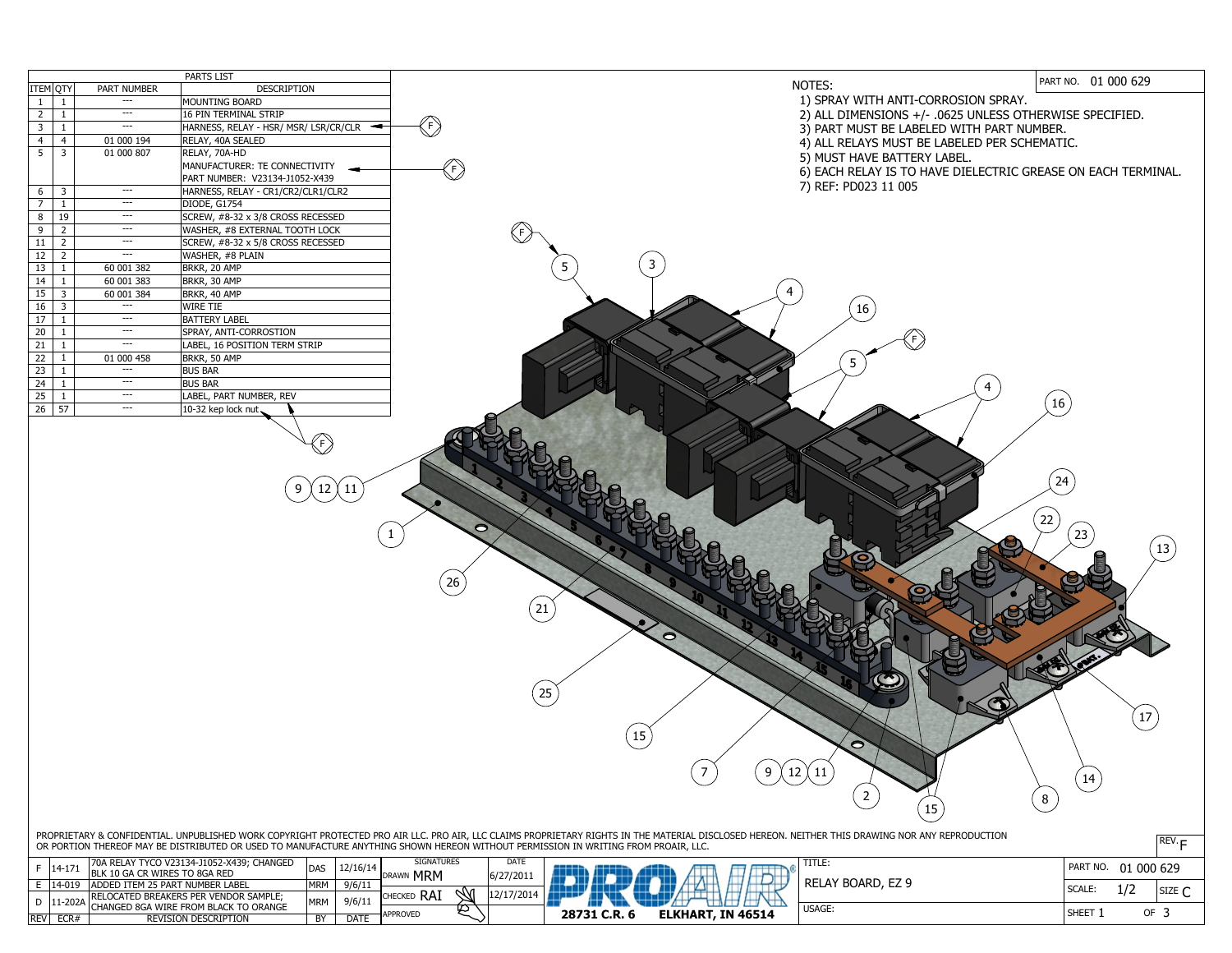PART NO. 01 000 629



| <b>REV</b> | ECR#        | <b>REVISION DESCRIPTION</b>            | BY         | <b>DATE</b> | <b>APPROVED</b>            |               | 28731 C.R. 6 | <b>ELKHA</b> |
|------------|-------------|----------------------------------------|------------|-------------|----------------------------|---------------|--------------|--------------|
|            |             | CHANGED 8GA WIRE FROM BLACK TO ORANGE  |            |             |                            |               |              |              |
|            | $ 11 - 202$ | RELOCATED BREAKERS PER VENDOR SAMPLE;  | MRM        | 9/6/11      | RA,<br><b>CHECKED</b>      |               |              |              |
|            | 14-019      | <b>ADDED ITEM 25 PART NUMBER LABEL</b> | <b>MRM</b> | 9/6/11      |                            |               |              |              |
|            | ╷⊥┬╌⊥ノ⊥     | BLK 10 GA CR WIRES TO 8GA RED          | טרשו       | $+2/10/1$   | <b>MRM</b><br><b>DRAWN</b> | $16/27/201$ . |              |              |